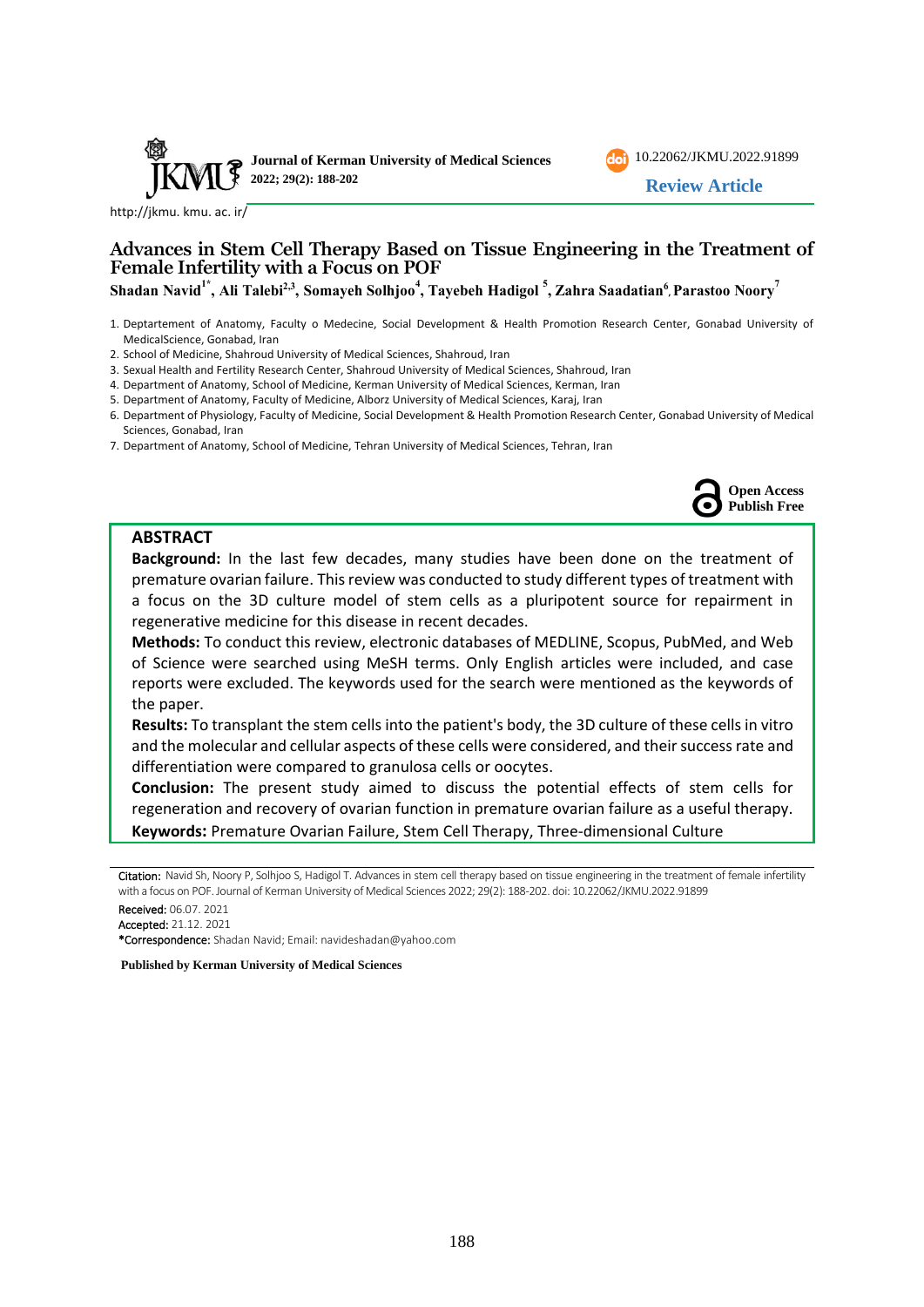### **Introduction**

remature ovarian failure (POF) is a disease that occurs with normal ovarian dysfunction in women under the age of 40, with a prevalence rate of 1%. Several known factors cause POF, such as X chromosome abnormalities, genetics, autoimmune, metabolic, idiopathic, etc. (1-3). **P**

The menopause of women occurs around the age of 50 (4). Many factors affect menopause in women, including economic status, body weight, smoking, race, cardiovascular diseases, amenorrhea, diabetes mellitus, as well as ethnicity (5-7).

In recent years, the incidence of cancer and subsequent chemotherapy and radiotherapy have increased the risk of developing POF in women. Since ovarian reserves are limited and cannot increase, it is essential to maintain primary follicles and ovarian reserves during cancer treatment. Symptoms of POF in women are similar to the physiology of menopause. So, patients with POF are at higher risk of cardiovascular diseases and osteoporosis (8, 9). Various methods have been proposed for POF treatment such as multipotent stem cells transplantation with new approaches for the development of oocytes from embryonic stem cells (ESC), induced pluripotent stem cells (iPS cells), ovarian stem cells (OSCs), pluripotent stem cells (PSCs), spermatogonial stem cells (SSCs), and very small embryonic-like stem cells (VSELs) (10). Also, optimal use of the 3D culture medium of these stem cells in vitro and its transplantation to POF patients and cellular approaches in oocytes, such as investigating the role of disorder mitochondria of the oocyte in the occurrence of POF, are discussed.

## **Symptoms**

POF symptoms are similar to menopausal physiology such as infertility with stopping of follicular ovarian activity and hormonal defects. The major defect in POF patients is that they are prone to neurological, metabolic, and cardiovascular diseases and are at a high risk of osteoporosis (8, 11).

In healthy women, the amount of the folliclestimulating hormone (FSH) level is normally lower than 10 mIU/ml. This hormone causes the growth of granulosa cells and depletion of follicles, which leads to further depletion of ovarian reserves (12). In POF patients, the FSH level will be higher than 10 mIU/ml (12).

The laparoscopy of people with POF shows the lack of follicles development, and the ovarian biopsy also shows a network of connective tissue with diffuse fibroblasts in the ovary. In addition, patients with decreased estrogen production often suffer from atrophy of the uterus and vagina (13).

## **Etiology**

Many factors cause POF (8). These cases can be divided into two genetic and environmental mechanisms environmental and genetic groups (14).

The NR5A1, NOBOX, FIGLA, and FOXL2 genes, as specific transcription factors, are involved in the differentiation of primordial follicles into primary follicles (15).

Previous studies have shown that mutations in the β subunit of FSH and the LH receptor cause POF. The ovarian biopsy shows that primordial, early antral, and antral follicles are visible, but there is no pre-ovulation follicle, corpus luteum, and corpus albicans (16).

Estrogen is the steroid hormone derived from cholesterol; thus, the overall decrease in cholesterol in the arteries has been suggested as a cause of POF. Also, in patients with disorders of steroid hormone synthesis such as the  $17\alpha$ hydroxylase deficiency, both adrenal and gonadal steroidogenesis are decreased, leading to ovarian failure (17). Moreover, estrogen levels can affect cognitive impairment, dementia, and Alzheimer's disease (18). So, the risk of developing chronic diseases such as type 2 diabetes, Parkinson's disease, and cardiovascular mortalities is higher in POF patients (19, 20).

Changes in the immune system may cause POF by destroying follicles or normal ovarian dysfunction. Autoimmune markers have been investigated in the serum of patients with POF. It has been suggested that antibodies can be produced against steroidogenic enzymes, gonadotropins and their receptors, corpus luteum, zona [pellucida,](https://www.google.com/search?q=zona+pellucida&spell=1&sa=X&ved=0ahUKEwihj-Wav8vbAhXIPFAKHQhBAqEQkeECCCEoAA&biw=1366&bih=664) and oocyte, which can lead to POF (21).

Chemotherapy and radiotherapy in young women with cancer are among the highest risk factors for POF (22) because chemotherapy agents damage granulosa and theca cells, which produce steroids, as well as oocytes (23, 24).

Any defect in the sex chromosome X, such as Turner syndrome and elimination in the long arm of the X chromosome (Xq), can lead to POF. There are three critical loci leading to ovarian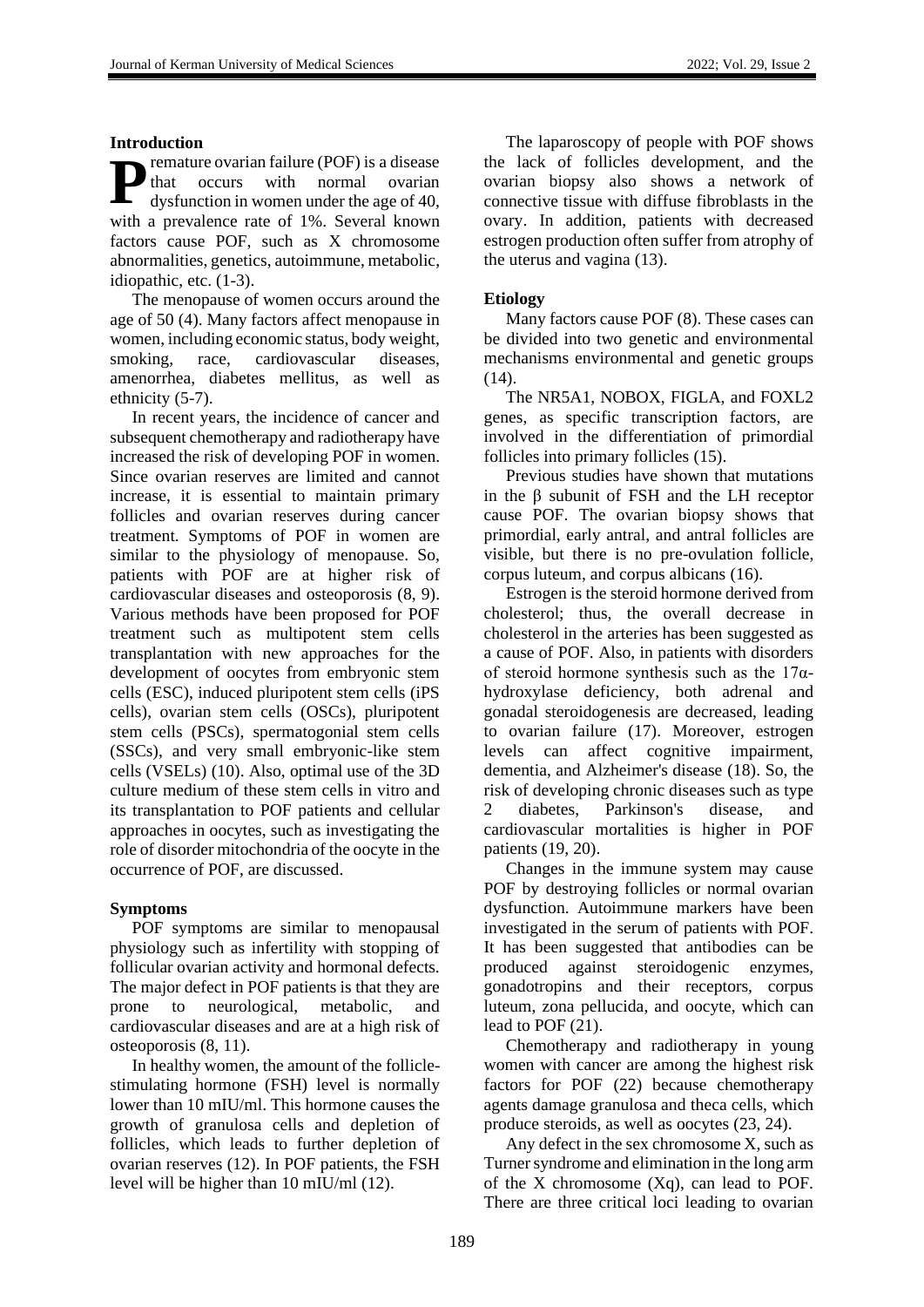development on the X chromosome that include Xp22, Xq26-Xq28, Xql3-22 (14, 25).

Recent findings have shown that the SPO11(proline-to-threonine at position 306) is a topoisomerase-like protein that plays a pivotal role in the generation of DNA double-strand breaks (DSBs), synapsis, and initiating meiotic recombination of homologous chromosomes. Mutations in this gene reduce the detection of DSBs by DNA damage checkpoints and so increase segregation errors in the Meiosis I chromosome in oocytes. Therefore, mutation of SPO11P306T/P306T affects oogenesis in mice and can interfere in infertility in mice and POF (26, 27).

Mitochondria functions can directly affect different aspects of the cell such as oocyte quality, fertilization process, and embryo development (28, 29). So, the oocyte mitochondrial DNA (mtDNA) content is related to the probability of zygote development. It has been evidenced that mitochondrial genetic disorders and mitochondrial oxidative stress are associated with POF (30, 31).

#### **Ovarian stem cell**

Recent research has shown the presence of ovarian stem cells in postnatal mammalian ovaries, which requires further investigation. These stem cells are also called putative stem cells (PSCs) (32). Johnson *et al.* (2004) first reported the presence of these stem cells in mammals (33). Since then, many studies have been done in this field (34-38). Several articles have been published since 2017 on the existence of these stem cells, playing a major role in the development of ovarian cancer (39-46). Numerous articles have discussed the presence of these cells and how they are isolated and purified. But the presence of these cells and the differentiation of these cells into oocytes is still in an aura of ambiguity. Further research is needed to prove and make use of these cells.

#### **Other types of stem cells in the treatment of POF**

Many studies have focused on mesenchymal stem cell therapy as cell *sources* for repairment in regenerative medicine (Figure 1) (47-54).



**Figure 1.** The recommended treatment of female infertility in POF patients

Although these stem cells have become very popular and have been used to treat many diseases such as muscular dystrophies, diabetes, heart failure, and spinal cord injury (55), there are still criticisms by some researchers. These cells are characterized by growing rapidly and are minimally invasive and safe for autologous transplantation. In addition, these cells are able to differentiate into many specialized cells and usually form a small percentage of the total cells

of a member. These cells will remain indistinguishable until they have received a specific signal for differentiation (Table 1) (48, 56).

In 2013, Henningson *et al.* investigated the use of mouse engineered ESCs (endometrial stem cells), under the regular control of the Forkhead box L2 (Foxl2) gene promoter in ovarian granulosa cells, which is used to trace granulosa cellular function and fate in vitro and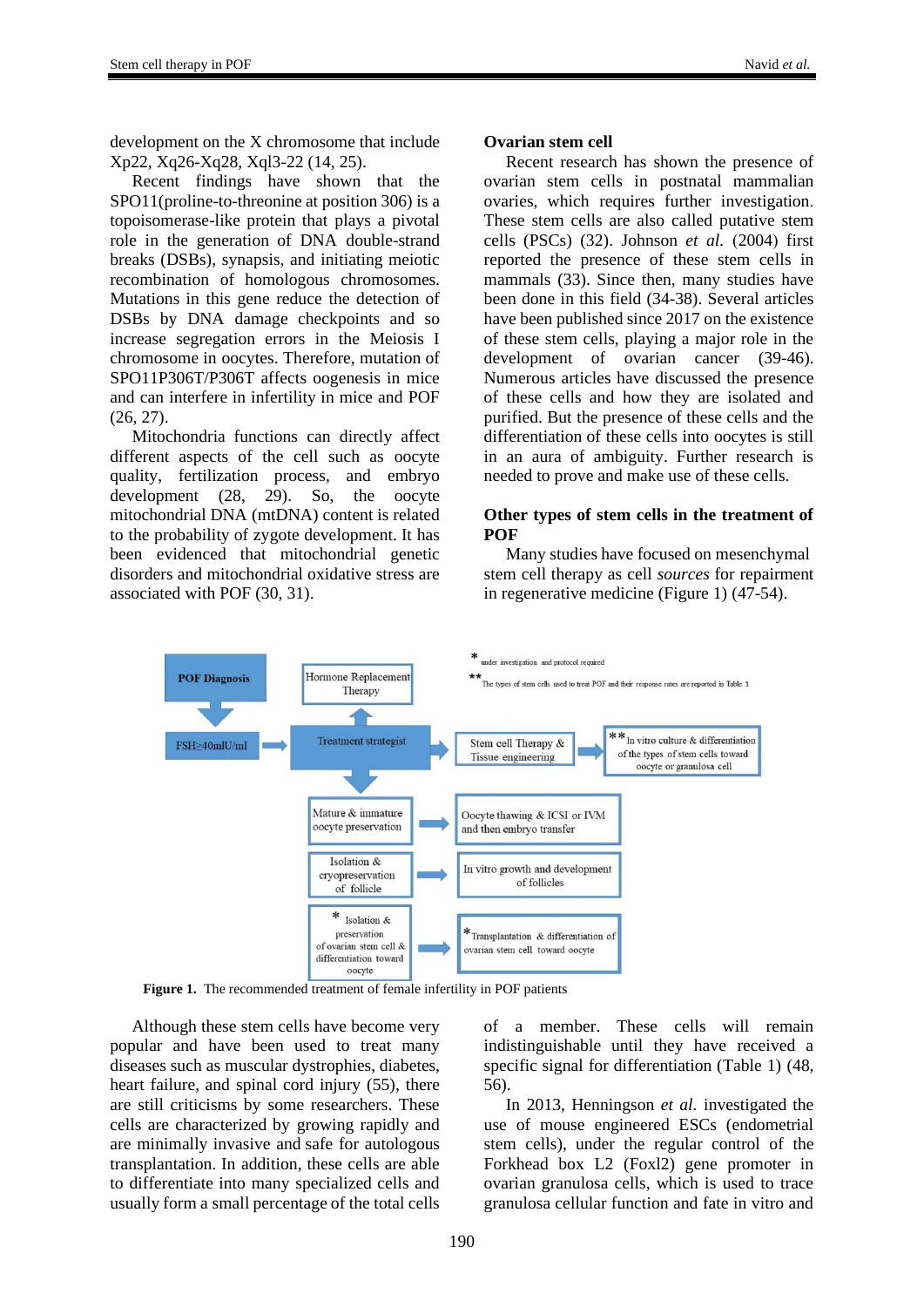in vivo. It was shown that these cells are capable of differentiating into somatic ovarian cells and expressing Foxl2 in vitro, synthesizing steroids, responding to FSH, and interfering in folliculogenesis in vivo; it is noteworthy that granulosa cells can produce steroid hormones  $(57)$ .

|  |  |  |  |  | <b>Table 1.</b> The types of stem cells used to treat POF and their results. |
|--|--|--|--|--|------------------------------------------------------------------------------|
|--|--|--|--|--|------------------------------------------------------------------------------|

| Stem cell types                                                        | <b>Researchers</b>            | Method                                                                     | <b>Result</b>                                                                                                                                                                |
|------------------------------------------------------------------------|-------------------------------|----------------------------------------------------------------------------|------------------------------------------------------------------------------------------------------------------------------------------------------------------------------|
| Very small embryonic-like<br>(VSEL) identified in adult<br>bone marrow | Kucia et al. (2006)           | These cells can be differentiated<br>into different types of cells         | These cells can act as a good<br>source for the ovaries<br>regeneration in POF disease<br>These stem cells differentiate into                                                |
| Bone mesenchymal stem cell<br>(MSC)                                    | Fu et al. (2008)              | Transplantation of MSC into<br>POF ovaries rats                            | granulosa cells and decrease the<br>expression level of BAX genes<br>unlike Bcl2 in vivo.                                                                                    |
| Human amniotic fluid cells<br>(HuAFCs)                                 | Liu et al. (2012)             | Transplantation of HuAFCs into<br>POF mice                                 | CD44+/CD105+ HuAFCs<br>subpopulation represent potential<br>seed cells for stem cell<br>transplantation treatments for<br>POF                                                |
| <b>Endometrial stem cells (ESCs)</b>                                   | Dori et al. (2013)            | ESCs labeled with the forkhead<br>box L2 (Foxl2) gene promoter             | These cells are capable of<br>differentiating into somatic<br>ovarian cells                                                                                                  |
| Adipose-derived stem cells<br>(ADSCs)                                  | Sun et al. (2013)             | Transplantation of ADSCs into<br>POF mice                                  | These cells cause changes in the<br>genes involved in follicle<br>formation and ovulation                                                                                    |
| Human menstrual blood stem<br>cells (HuMenSCs)                         | Wang et al. (2013)            | Transplantation of HuMenSCs<br>into POF mice                               | Ovarian function was improved<br>by monitoring serum sex<br>hormone levels and HuMenSCs<br>tracking, Q-PCR.                                                                  |
| Human menstrual blood stem<br>cells (HuMenSCs)                         | Liu et al. (2014)             | Transplantation of HuMenSCs<br>into POF mice                               | These stem cells increase the<br>mRNA expression pattern of<br>ovarian markers [AMH, inhibin<br>$\alpha/\beta$ , (FSHR)], and the<br>proliferative marker Ki67.              |
| <b>Stem cells from amniotic fluid</b><br>(AFSC)                        | Guan-Yu Xiao et al.<br>(2014) | Transplantation of AFSC into<br>POF mice                                   | The exosomes produced by<br>AFSC have anti-apoptotic effects<br>on damaged granulosa cells after<br>induction of POF in mice                                                 |
| <b>Embryonic stem cells (ESCs)</b>                                     | Bahmanpour et al. (2015)      | Differentiation of mouse<br>embryonic stem cells into<br>oocyte-like cells | The effects of BMP4, retinoic<br>acid, and co-culturing ovarian<br>somatic cells on differentiation of<br>mouse embryonic stem cells into<br>oocyte-like cells were detected |
| <b>Endometrial mesenchymal</b><br>stem cells (EnSC)                    | Dongmei et al. (2015)         | Transplantation of EnSCs into<br>POF mice                                  | These cells restore ovarian<br>function                                                                                                                                      |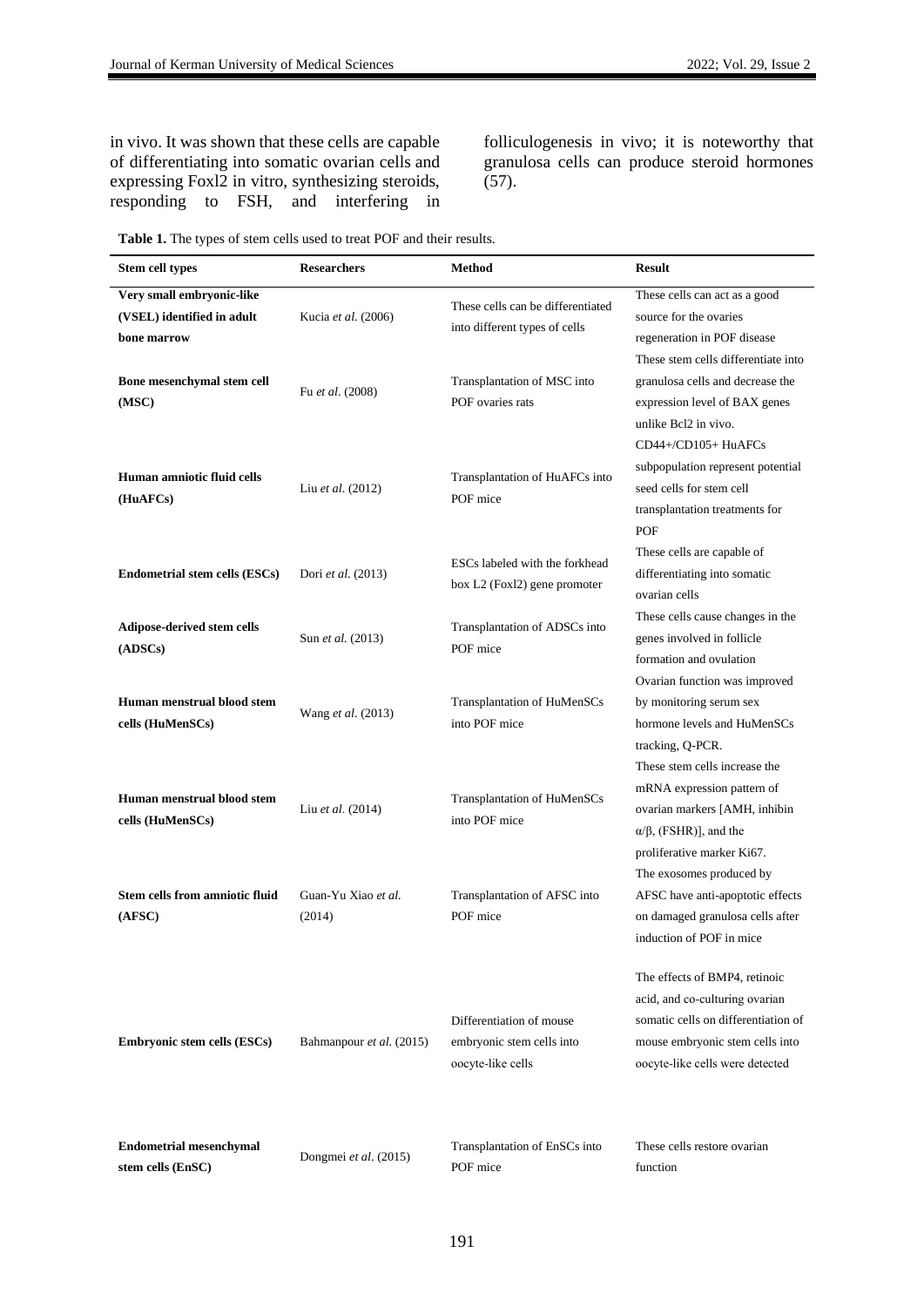| Skin-derived mesenchymal<br>stem cells (SMSCs)                                 | R Sun et al. (2015)    | The effect of activin A on the<br>differentiation of SMSCs into<br>primordial germ cell-like cells<br>after transplantation into POF<br>mice | These cells improve ovarian<br>function by increasing the<br>expression of meiosis-relative<br>genes, such as Stra8, Dmc1,<br>Sycp3, and Sycp1.<br>These cells reduce the expression        |
|--------------------------------------------------------------------------------|------------------------|----------------------------------------------------------------------------------------------------------------------------------------------|---------------------------------------------------------------------------------------------------------------------------------------------------------------------------------------------|
| Skin-derived mesenchymal<br>stem cells (SMSCs)                                 | Dongmei et al. (2015)  | Transplantation of SMSCs into<br>POF mice                                                                                                    | of pro-inflammatory cytokines<br>TNF- $\alpha$ , TGF- $\beta$ , IL-8, IL-6, IL-1 $\beta$ ,<br>and IFNy and increase the<br>expression of oogenesis marker<br>genes Nobox, Nanos3, and Lhx8. |
| Human menstrual blood stem<br>cells (HuMenSCs)                                 | Lai et al. (2015)      | Transplantation of HuMenSCs<br>into POF mice                                                                                                 | As GFP-labeled HuMenSCs was<br>measured by live imaging and<br>immunofluorescent methods<br>indicated that GFP-labeled cells<br>were undetectable in mouse<br>ovaries.                      |
| <b>Umbilical cord mesenchymal</b><br>stem cell (UCMSC)                         | Elfayomy et al. (2016) | Transplantation of UCMSC into<br>POF rats                                                                                                    | These cells can reduce the FSH<br>and E2 levels and CASP-3<br>expression, and increase the<br>antral follicle count and PCNA<br>expressions.                                                |
| Human umbilical cord<br>mesenchymal stem cells<br>(UCMSCs)                     | Song et al. (2017)     | Transplantation of UCMSC into<br>POF rat                                                                                                     | These cells restore ovarian<br>function in POF rats.                                                                                                                                        |
| Human embryonic stem<br>cells(hESCs)                                           | Jung et al. (2017)     | hESCs differentiation of cells<br>into ovarian follicle-like cells<br>FLCs) in vitro.                                                        | The induction of two RNA-<br>binding proteins (DAZL and<br>BOULE) makes the stem cells, in<br>the pluripotency state, enter the<br>meiotic stage and produce FLCs.                          |
| <b>Bone marrow mesenchymal</b><br>stem cells (BMMSCs)                          | Badawy et al. (2017)   | Transplantation of MSCs into<br>POF mice                                                                                                     | These cells after transplantation,<br>differentiate into primordial<br>follicles.                                                                                                           |
| <b>Umbilical cord mesenchymal</b><br>stem cells (UCMSCs)                       | Ding et al. (2018)     | Transplantation of UC-MSCs on<br>collagen scaffold into POF<br>patients with a long history of<br>infertility                                | These cells contribute to an<br>effective and practical treatment<br>method                                                                                                                 |
| <b>Bone marrow-derived</b><br>mesenchymal stem cells<br>(MSCs)                 | Chen et al. (2018)     | Transplantation of MSCs into<br>POF rats                                                                                                     | These cells improve ovarian<br>function in POF rats                                                                                                                                         |
| <b>Mesenchymal stem cells</b><br>derived from the chorionic<br>plate (CP-MSCs) | Li et al. (2018)       | Transplantation of CP-MSCs into<br>POF mice                                                                                                  | Ovarian function was improved<br>by monitoring E2 and FSH serum<br>levels before and after<br>transplantation.                                                                              |

**Table 1.** The types of stem cells used to treat POF and their results.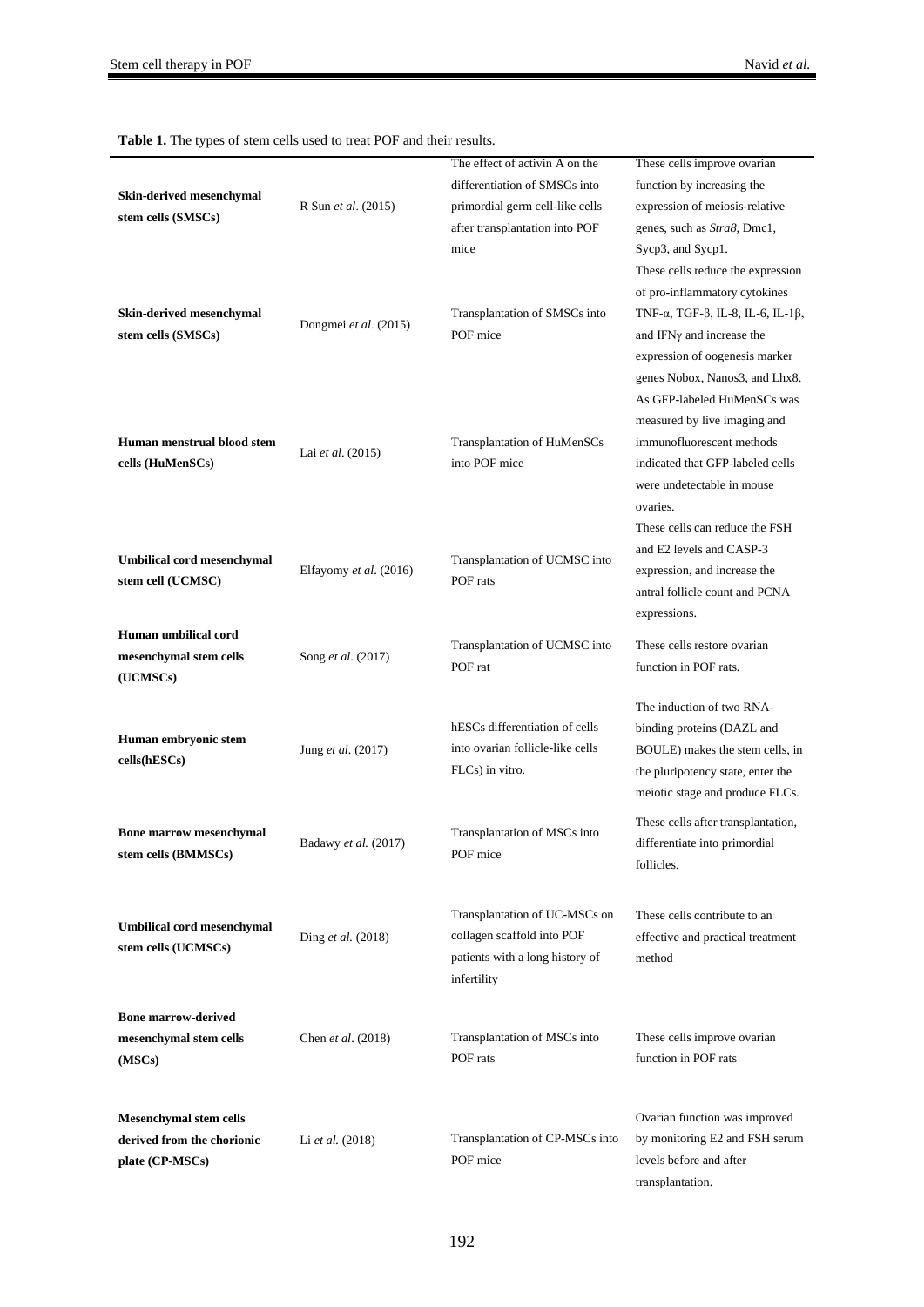apoptosis by targeting PTEN.

**Human placenta-derived mesenchymal stem cell (hPMSC)** [Yin](javascript:;) *et al.* (2018) Transplantation of hPMSCs into POF mice Ovarian function was improved in POF mice by regulation of Treg cells and production of associated cytokines following hPMSCs transplantation. **Human placenta mesenchymal stem cell (hPMSC)** Zhang *et al.* (2018) Transplantation of hPMSCs into POF mice hPMSCs inhibit apoptosis of granulosa cells and increase AMH expression **Human menstrual blood stem cells (HuMenSCs)** Noory *et al.* (2019) Transplantation of HuMenSCs into POF rat These stem cells differentiated into granulosa cells and decreased the expression level of BAX genes unlike Bcl2 in vivo. **Human menstrual blood stem cells (HuMenSCs)** Manshadi *et al*. (2019) Transplantation of HuMenSCs into POF rat After transplantation, these cells are detected granulosa cells and increase the expression of Amh (Anti-Mullerian hormone) and FSHR (follicle-stimulating hormone receptor) and FST (Follistatin) genes **Human umbilical cord-derived mesenchymal stem cell (hUMSC)** Lu *et al.* (2019) Transplantation of UCMSC into POF mice These cells can reduce the ratio of Th1/Th2 cytokines and the expression of HOXA10 gene increase in the endometrium of the uterine. **Human umbilical cord mesenchymal stem cell (UCMSC)** Zheng *et al.* (2019) Transplantation of UCMSC into POF rats UCMSC improves ovarian function by the NGF/TrkA pathway in POF rats. **Human amniotic epithelial cells (hAECS)** [Zhang](https://www.sciencedirect.com/science/article/pii/S216225311930068X#!) *et al.* (2019) hAECS-derived exosomes in the POF mouse model inhibit ovarian granulosa cell apoptosis miR-1246 carried by hAECSderived exosomes in POF mouse model inhibit ovarian granulosa cell apoptosis. **Bone mesenchymal stem cells (BMSCs)** [Sun](javascript:;) *et al.* (2019) BMSC-derived exosomes in the POF mouse model inhibit ovarian granulosa cell apoptosis miR-644-5p carried by BMSCderived exosomes POF mouse model inhibit ovarian granulosa cell apoptosis. **Bone marrow mesenchymal stem cells (BMSCs)** [Yang](javascript:;) *et al.* (2019) BMSCs-derived exosomes in the POF rat model inhibit ovarian granulosa cell apoptosis BMSCs-derived exosome miR-144-5p in the POF rat model inhibit ovarian granulosa cell

**Table 1.** The types of stem cells used to treat POF and their results.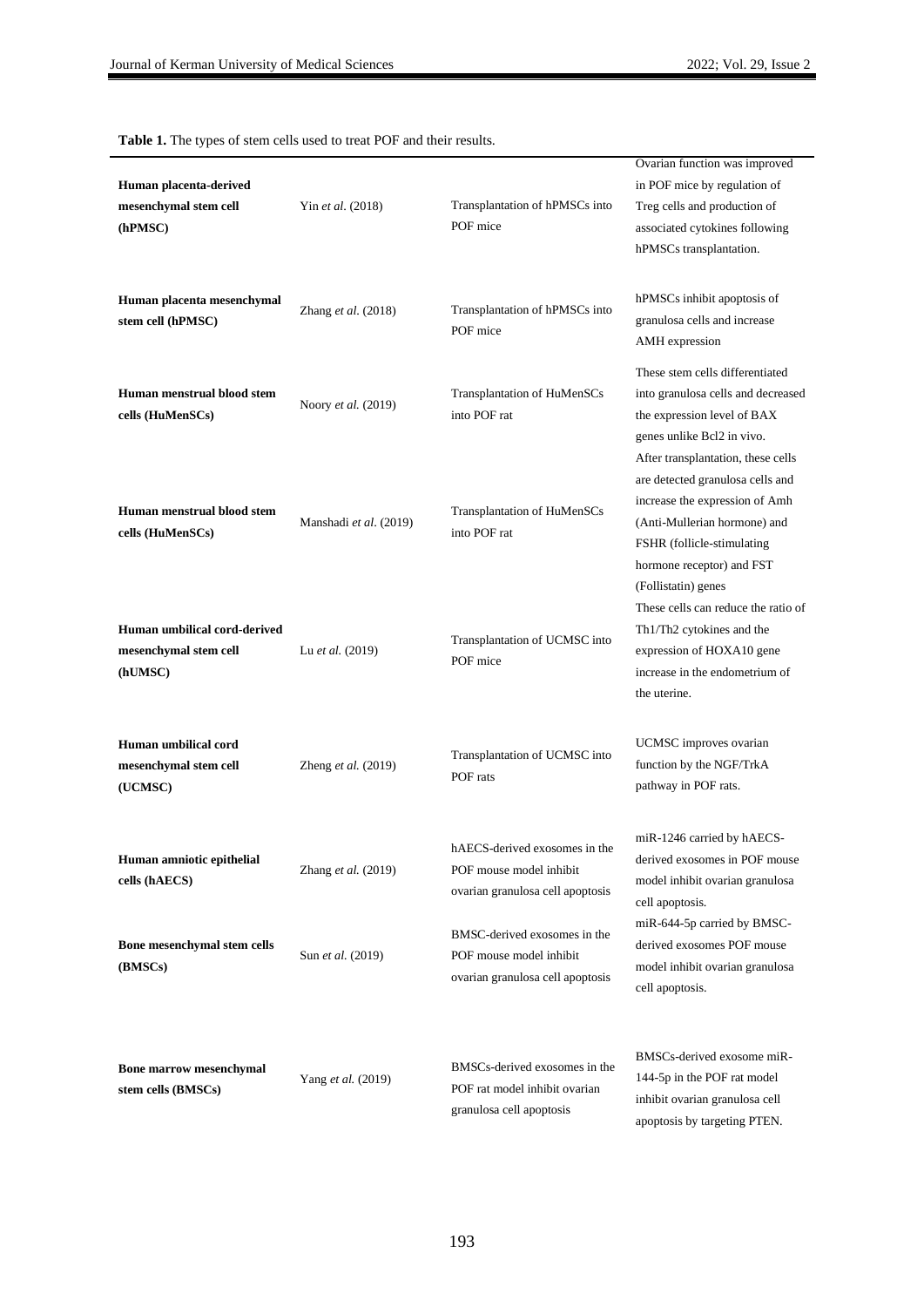| Human placenta-derived<br>mesenchymal stem cells           | Li et al. (2019)          | Transplantation of hPMSCs into            | hPMSCs inhibit apoptosis of<br>granulosa cells induced by the                                                                                 |
|------------------------------------------------------------|---------------------------|-------------------------------------------|-----------------------------------------------------------------------------------------------------------------------------------------------|
| (hPMSCs)                                                   |                           |                                           | IRE1 $α$ pathway in POF mice.                                                                                                                 |
| Human umbilical cord<br>mesenchymal stem cells<br>(UCMSCs) | Wang <i>et al.</i> (2020) | Transplantation of UCMSC into<br>POF rats | UCMSCs upregulated the<br>expression of Bcl-2, AMH, and<br>FSHR in the ovary of POF rats<br>and downregulated the expression<br>of caspase-3. |

**Table 1.** The types of stem cells used to treat POF and their results.

Liu *et al.* (2012) showed that transplantation of CD44+/CD105+ human amniotic fluid cells (HuAFCs) into POF mice improves ovarian function  $(58)$ .

In 2013, Sun *et al*. examined the therapeutic effect of adipose-derived stem cells (ADSCs) on POF mice and achieved positive results (59).

Many studies demonstrated that human menstrual blood stem cells (HuMenSCs) can play an important role in the treatment of rats and mice with POF, as HuMenSCs can improve ovarian function. Given that these cells are derived from endometrial cells, they can play a positive role in the restoration of ovaries than other stem cells, as well as inducing the expression of granulosa cell-specific genes in the ovaries of POF rats (Figure 2) (48, 49, 60-62).



Figure 2. Transplantation of human endometrial mesenchymal stem cells (HuMenSCs) labeled with DiI (Noory et al., 2019). Nuclei were labeled with Hoechst (A)

HuMenSCs -Dil-labeled (B). Merged (C). (Fluorescent microscope, scale bar = 200 µm)

Lai *et al*. investigated the induction of intravenously endometrial mesenchymal stem cells (EnSC) on POF mice and showed that EnSC improved the estrus cycle and reduced the evacuation of germline stem cells (GSCs) (62).

In 2006, Kucia *et al*. reported that very small embryonic-like (VSEL) identified in adult bone marrow can differentiate into different types of cells. These cells can act as a good source for the regeneration of POF ovaries (63). The same experience was obtained in 2016 for mesenchymal stem cells (MSC) (64). Another study used umbilical cord mesenchymal stem cell (UCMSC) to treat POF; four weeks after transplantation, an improvement in regulation of folliculogenesis and inhibition of CASP3 induced apoptosis was seen (65). There are many articles in this manner (66-71). Lu *et al.* (2019) reported that transplantation of UCMSC on POF mice due to the increase in the expression of HOXA10 gene in the endometrium of uterine and reduce the ratio of Th1/Th2 cytokines [72].

In 2018, [Badawy](https://scholar.google.com/citations?user=ezrPsaEAAAAJ&hl=en&oi=sra) *et al.* reported that the bone marrow mesenchymal stem cells (BMMSCs) can differentiate into primordial follicles, after transplantation to POF mice; and proving this mechanism can revolutionize the treatment of POF using stem cell therapy (73).

Guan-Yu Xiao (2016) et al. declared that exosomes produced by the AFSC (stem cells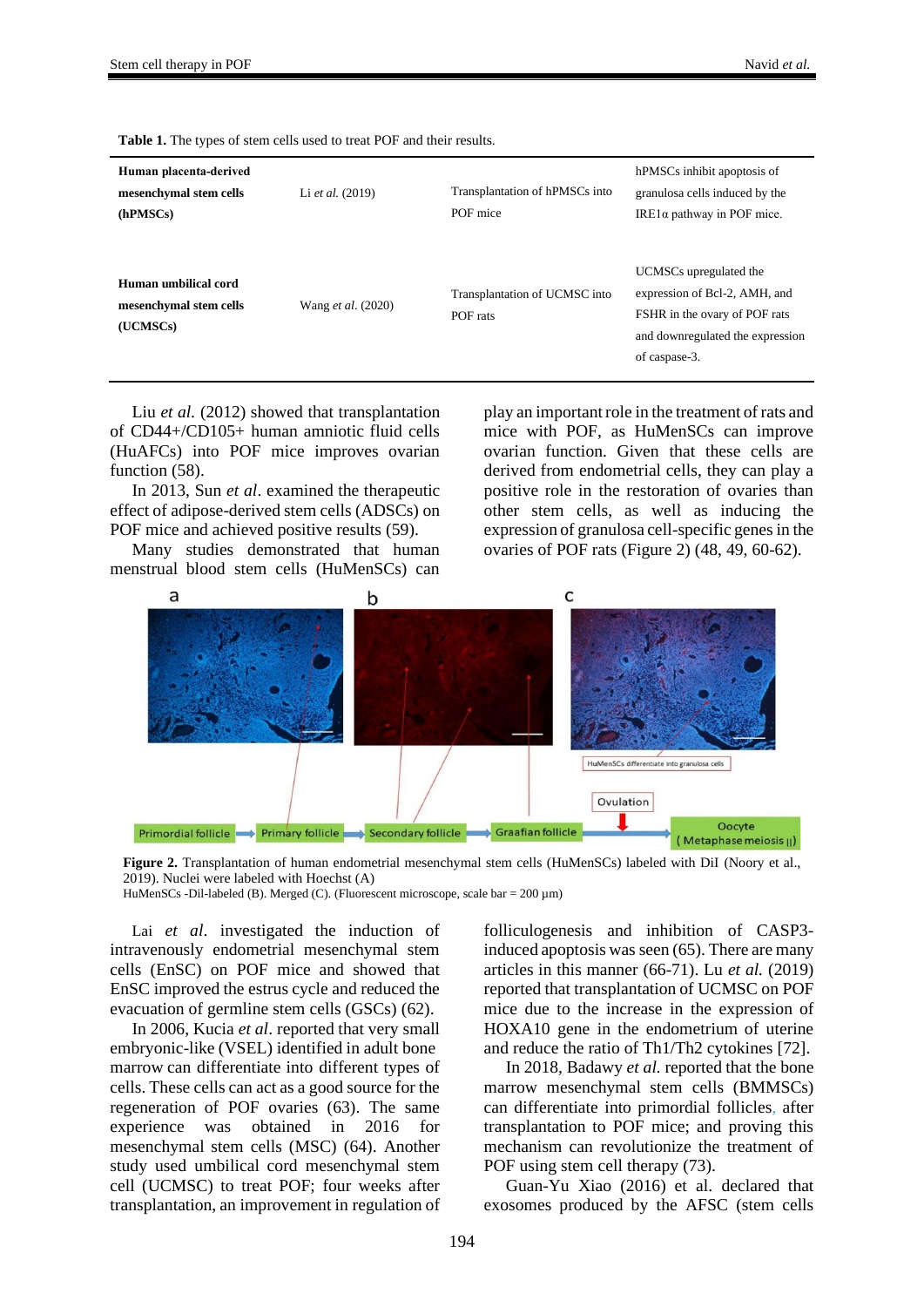from amniotic fluid), like micro-RNA (where both miR-146a and miR-10a are very rich) and their potential target genes, have anti-apoptotic effects on damaged granulosa cells in POF mice (74).

[Li](javascript:;) *et al.* reported that mesenchymal stem cells derived from the chorionic plate (CP-MSCs) have therapeutic effects in the treatment of POF mice model (75). In 2019, [Hongxing Li](https://onlinelibrary.wiley.com/action/doSearch?ContribAuthorStored=Li%2C+Hongxing) investigated the effect of human placenta‐ derived mesenchymal stem cells (hPMSCs) transplantation on POF mice model. It was concluded that through the IRE1α pathway, these cells induce a reduction in apoptosis in granulosa cells (76). In another study, researchers used the same cells and transplanted them to POF mice using the regulation of Treg cells and the production of associated cytokines to improve *ovarian* function (77). Among the studies that examined the effect of transplantation of these stem cells on animal POF models (70).

In recent decades, a larger number of studies have been done on the in vitro development of oocyte-like cells (OLCs), compared with stem cells (78-82). The empirical findings in these studies provide a new understanding of curing female reproductive disorders by neo-oogenesis and folliculogenesis. Sun *et al.* (2015) demonstrated that activin A plays a key role in the induction of skin-derived stem cells into primordial germ cell-like cells (83). Similarly, Souza (2017) found the effects of bone morphogenetic proteins (BMPs) 2 and 4, and follicular fluid on the differentiation of these stem cells into oocyte‐like structures (84) and Lee showed that overexpression of Oct4 in porcine ovarian stem cells causes differentiation of oocyte-like cells in vitro and ovarian follicular formation in vivo (85).

Asgari *et al.* showed that human Wharton's jelly-derived mesenchymal stem cells express oocyte developmental genes during co-culture with placental cells (86).

Researchers have suggested that skinderived stem cells (SDSCs) can be a good source of OLCs because they are very similar to the morphology of OLCs, and also, have hormonal secretion under gonadotropic stimulations and higher expression levels of oocyte-specific markers (52, 87-90). Despite this research, there have been articles in recent years in which human embryonic stem cells (ESCs) and mouse embryonic stem cells (ESCs) were differentiated into OLCs (78, 91). Other sources of OLCs are very small embryonic-like stem cells (VSELs) and micro-RNAs (miRNA); VSELs have also a special capability to treat POF (92-94).

Jung *et al.* (2016) examined the differentiation of human embryonic stem cells into late primordial germ cells, meiotic germ cells, and ovarian follicle-like cells (FLCs); and obtained positive results (78).

To better understand this disease, we included samples of a microscopic morphology of the ovary, with H&E staining, after induction of POF and a sample treated with stem cell therapy in Figure 3 (48).







**Figure 3.** Microscopic ovarian morphology after induction of POF (a). Demonstrating ovarian therapy with stem cell therapy (b) (Noory et al., 2019). **(**H & E staining, scale bar=300 µm).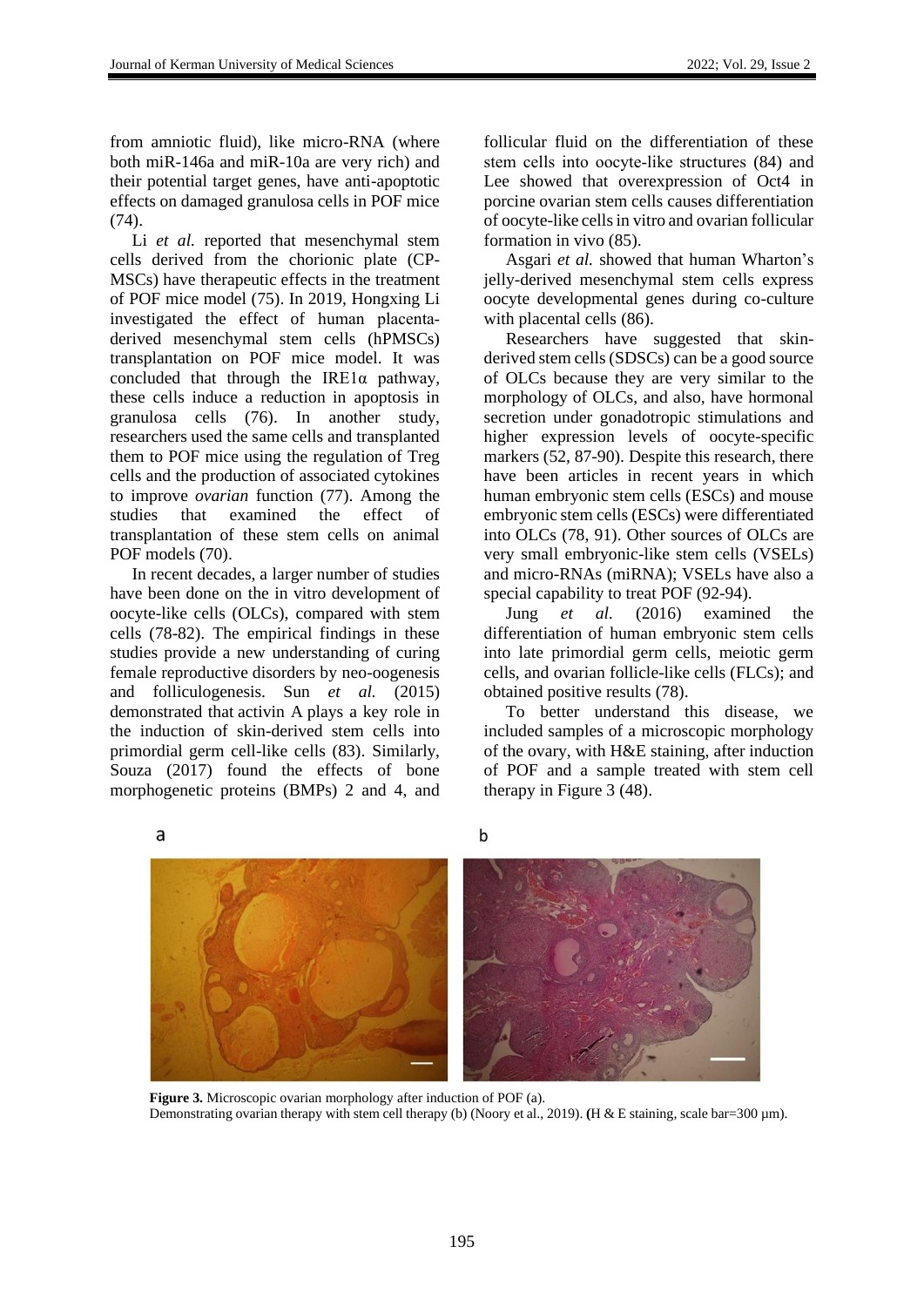### **Three-dimensional culture model and tissue engineering**

Today, many researchers use tissue engineering to rehabilitate fertility in patients with POF as a new therapy. Tissue engineering is an interdisciplinary science in the field of medical sciences in which *new tissues* are *created for*the development of cells in vitro. The combination of scaffolds, cells (stem cells), and growth factors form a tissue engineering triad that creates polymeric biomaterials and provides structural support for cell attachment and subsequent tissue and organ development (95, 96). In the present study, the suitable scaffolds used in the treatment of POF in the last decade were reviewed.

In 2017, He *et al.* used a 3D model of hydrogels and ovarian follicles to demonstrate a beneficial strategy in the treatment of POF (97).

Chiti *et al.* used the fibrin‐alginate scaffold to improve the development of secondary follicles. The results indicated positive effects of fibrin as a suitable scaffold for infertility treatment and ovarian function improvement (98).

[Ding](javascript:;) *et al.* reported that transplantation of umbilical cord mesenchymal stem cells (UCMSCs) on collagen scaffold in POF patients with a long history of infertility was effective and practical (99).

## **POF treatment**

In recent decades, various methods such as hormone replacement therapy (HRT), ovarian tissue freezing, transplantation after treatment, and stem cell therapy have been used to treat POF (3, 10, 100). So far, different types of stem cells have been used to treat this disease (62, 63, 65, 67, 101).

Many studies have reported that human menstrual blood stem cells (HuMenSCs) are capable of repairing damaged tissues (102, 103). These studies aimed to investigate the effects of HuMenSCs transplantation as a treatment modality in patients with POF (48, 49, 60, 104). In addition, Rongxia Liu *et al.* confirmed the positive effect of human amniotic mesenchymal stem cells in the treatment of POF (105).

In 2020, Tkach *et al.* declared that small extracellular vesicles (sEVs) derived from embryonic stem cells (ESCs-sEVs) play a vital role in damaged ovaries and exploring the underlying molecular mechanisms (106). The findings of this study suggest that ESCs-sEVs can improve ovarian function in POF patients using the PI3K/AKT signaling pathway (107).

Y Zhao *et al*. used a variety of stem cells such as mesenchymal stem cells (MSCs), bone marrow stromal cells, adipose-derived stem cells, menstrual blood mesenchymal stem cells, and umbilical cord mesenchymal stem cells. They had a new approach to deal with a variety of female reproductive diseases such as POF, polycystic ovary syndrome, endometriosis, Asherman syndrome, etc. (108).

In order to provide better therapeutic cells for transplantation to POF patients, Ghahremani‐ Nasab *et al*. reviewed a series of articles on the cultivation of various stem cells on scaffolds (109).

There have been many articles on mitochondrial function as the organ playing a key role in the ROS production. According to the results of these articles, mitochondrial dysfunction can be a major factor in the development of POF. Thus, transplantation of healthy mitochondria into oocytes by assisted reproductive technology (ART) can prevent the transmission of POF to the female offspring (31, 110).

As it is known, none of the treatment methods mentioned so far has been able to completely cure POF and the disease stays an obstacle in female fertility. Since this review focuses more on the transplantation of different types of stem cells and was mentioned in the text, not all stem cells can be well-differentiated and the treatment can be effective; for example, human menstrual blood stem cells (HuMenSCs) differentiates into granulosa cells, while Embryonic stem cells (ESCs) differentiates into oocyte‐like cells. Lack of differentiation of some stem cells into oocytes or granulosa cells, culture contamination, lack of rapid growth of some stem cells, and the high cost of this treatment are some of the disadvantages of this technique.

## **Conclusion**

Stem cell therapy is a novel treatment for female infertility, including POF. Stem cell therapy along with tissue engineering is an effective treatment for POF treatment. This review was conducted to assess the association between multipotent stem cell therapy and tissue engineering. Also, new methods such as mitochondrial transmission to oocytes for POF treatment were demonstrated and the latest articles published in this field were reviewed.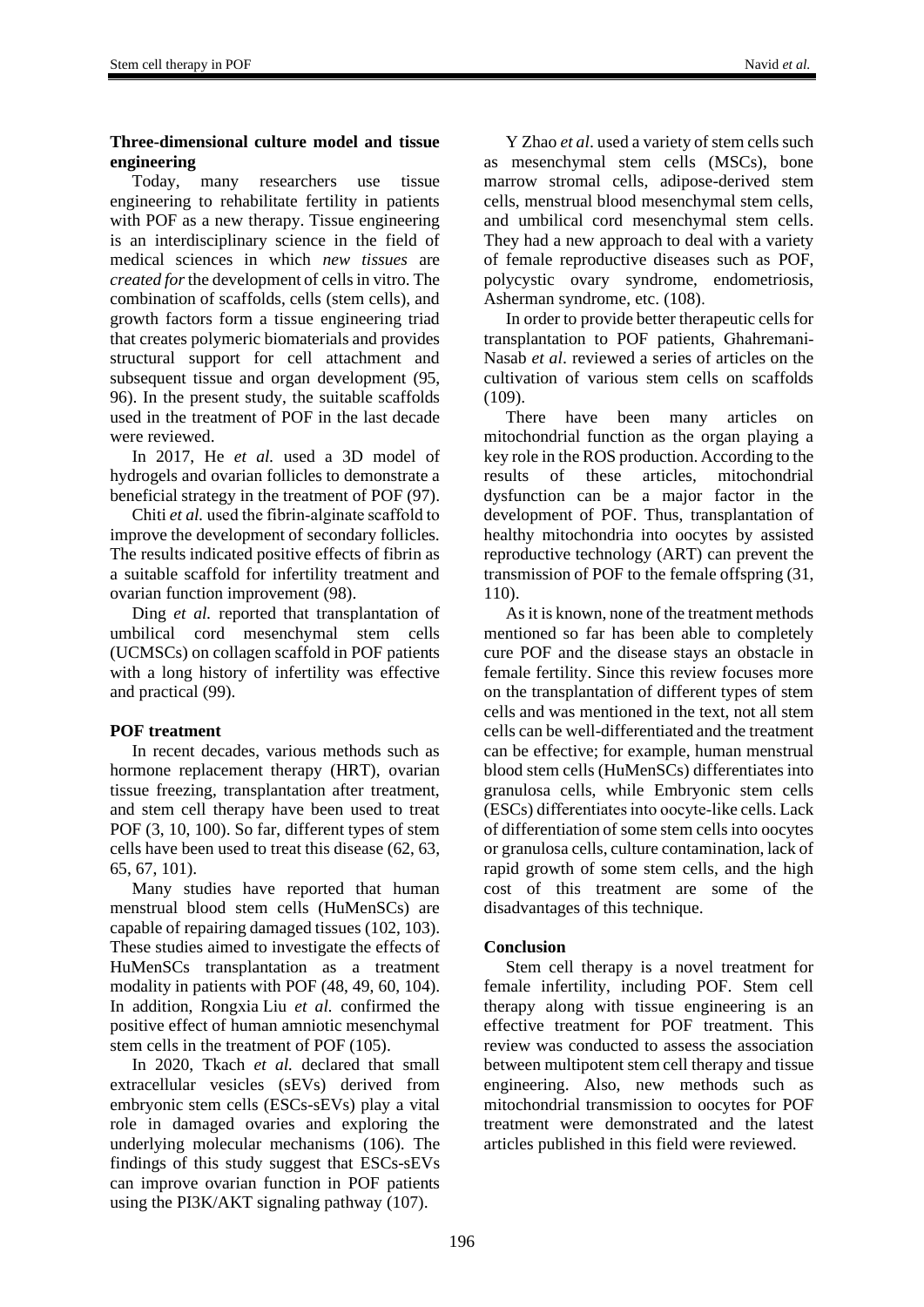#### **Acknowledgments**

The authors wish to thank Social Development & Health Promotion Research Center, Gonabad University of Medical Sciences for financial support in completion of this review article (grant No. A-10-1861-1).

### **Authors' contributions**

All authors wrote and reviewed this paper.

## **Funding**

This work was supported by Social Development & Health Promotion Research Center, Gonabad University of Medical Sciences (grant No. A-10-1861-1).

## **References**

- 1. Sukcharoen N. Premature ovarian failure. Thai Journal of Obstetrics and Gynaecology. 2020; 14:169-75.
- 2. Davis SR, Premature ovarian failure. Maturitas. 1996; 23(1):1-8. doi: 10.1016/0378- 5122(95)00966-3.
- 3. Arora P, Polson DW. Diagnosis and management of premature ovarian failure. The Obstetrician & Gynaecologist. 2011; 13(2):67- 72. doi: 10.1576/toag.13.2.67.27648.
- 4. Goswami D, Conway GS. Premature ovarian failure. Hormone Research in Paediatrics. 2007; 68(4):196-202. doi: 10.1159/000102537.
- 5. Jungari SB, Chauhan BG. Prevalence and Determinants of Premature Menopause among Indian Women: Issues and Challenges Ahead. Health Soc Work. 2017; 42(2):79-86. doi: 10.1093/hsw/hlx010.
- 6. Sobinoff AP, Sutherland JM, Beckett EL, Stanger SJ, Johnson R, Jarnicki AG, et al. Damaging legacy: maternal cigarette smoking has long-term consequences for male offspring fertility. Hum Reprod. 2014; 29(12):2719-35. doi: 10.1093/humrep/deu235.
- 7. Ghahremani-Nasab M, Ghanbari E, Jahanbani Y, Mehdizadeh A, Yousefi M. Premature ovarian failure and tissue engineering. J Cell Physiol. 2020; 235(5):4217-26. doi: 10.1002/jcp.29376.
- 8. Beck-Peccoz P, Persani L. Premature ovarian failure. Orphanet J Rare Dis. 2006; 1:9. doi: 10.1186/1750-1172-1-9.
- 9. Bines J, Oleske DM, Cobleigh MA. Ovarian function in premenopausal women treated with

# **Availability of data and materials**

Not applicable.

**Ethics approval and consent to participate** Not applicable.

### **Consent for publication**

Not applicable.

## **Conflict of interests**

The authors declare that there are no conflicts of interests.

> adjuvant chemotherapy for breast cancer. J Clin Oncol. 1996; 14(5):1718-29. doi: 10.1200/JCO.1996.14.5.1718.

- 10. Bukovsky A. Novel methods of treating ovarian infertility in older and POF women, testicular infertility, and other human functional diseases. Reprod Biol Endocrinol. 2015; 13:10. doi: 10.1186/s12958-015-0001-8.
- 11. Kovanci E, Schutt AK. Premature ovarian failure: clinical presentation and treatment. Obstet Gynecol Clin North Am. 2015; 42(1):153-61. doi: 10.1016/j.ogc.2014.10.004.
- 12. Bines J, Oleske DM, Cobleigh MA. Ovarian function in premenopausal women treated with adjuvant chemotherapy for breast cancer. J Clin Oncol. 1996; 14(5):1718-29. doi: 10.1200/JCO.1996.14.5.1718.
- 13. McGuire MM, Bowden W, Engel NJ, Ahn HW, Kovanci E, Rajkovic A. Genomic analysis using high-resolution singlenucleotide polymorphism arrays reveals novel microdeletions associated with premature ovarian failure. Fertil Steril. 2011; 95(5):1595- 600. doi: 10.1016/j.fertnstert.2010.12.052.
- 14. Conway GS. Premature ovarian failure. British Medical Bulletin. 2000; 56(3):643-9. doi: 10.1258/0007142001903445.
- 15. Chapman C, Cree L, Shelling AN. The genetics of premature ovarian failure: Current perspectives. Int J Womens Health. 2015; 7:799-810. doi: 10.2147/IJWH.S64024.
- 16. Kalantaridou SN, Davis SR, Nelson LM. Premature ovarian failure. Endocrinol Metab Clin North Am. 1998; 27(4):989-1006. doi: 10.1016/s0889-8529(05)70051-7.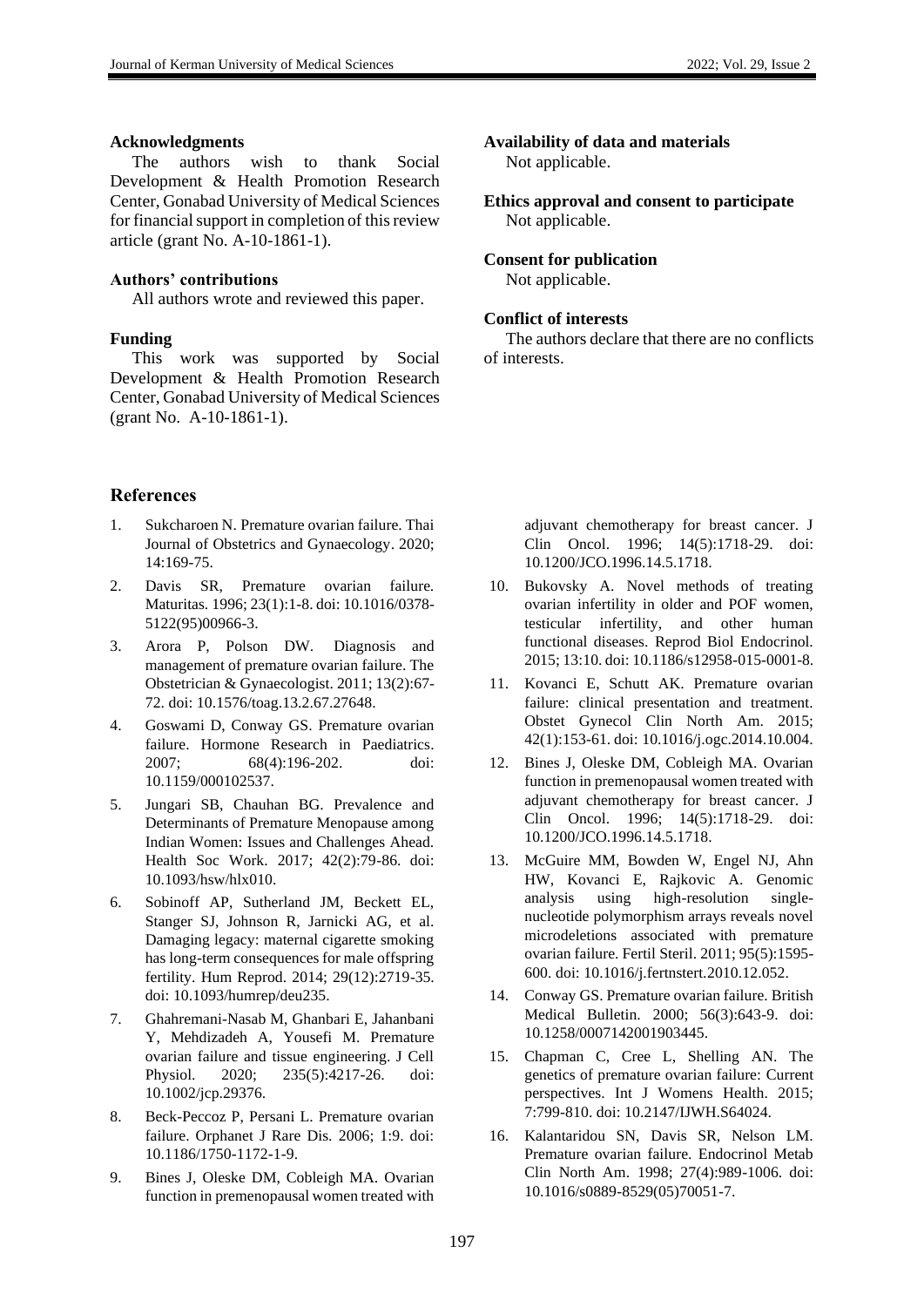- 17. Meskhi A, Seif MW. Premature ovarian failure. Curr Opin Obstet Gynecol. 2006; 18(4):418-26. doi: 10.1097/01.gco.0000233937.36554.d3.
- 18. Janicki SC, Schupf N. Hormonal influences on cognition and risk for Alzheimer's disease. Curr Neurol Neurosci Rep. 2010; 10(5):359- 66. doi: 10.1007/s11910-010-0122-6.
- 19. Muka T, Nano J, Jaspers L, Meun C, Bramer WM, Hofman A, et al. Associations of steroid sex hormones and sex hormone-binding globulin with the risk of type 2 diabetes in women: A population-based cohort study and meta-analysis. Diabetes. 2017; 66(3):577-86. doi: 10.2337/db16-0473.
- 20. Muka T, Oliver-Williams C, Kunutsor S, Laven JS, Fauser, BC, Chowdhury R, et al. Association of age at onset of menopause and time since onset of menopause with cardiovascular outcomes, intermediate vascular traits, and all-cause mortality. JAMA Cardiology. 2016; 1(7), 767-76.
- 21. Sinha P, Kuruba N. Premature ovarian failure. J Obstet Gynaecol. 2007; 27(1):16-9. doi: 10.1080/01443610601016685.
- 22. Ebrahimi M, Akbari Asbagh F. Pathogenesis and causes of premature ovarian failure: An update. Int J Fertil Steril. 2011; 5(2):54-65. PMID: 24963360.
- 23. Sonmezer M, Oktay K. Fertility preservation in female patients. Hum Reprod Update. 2004; 10(3):251-66. doi: 10.1093/humupd/dmh021.
- 24. Rebar RW. Premature ovarian failure. Obstet Gynecol. 2009; 113(6):1355-63. doi: 10.1097/AOG.0b013e3181a66843.
- 25. Ramirez JM, Rodriguez FA, Echeverria MI, Vargas AL, Calderon AE, Miatello RM, Renna NF. SHOX duplication and tall stature in a patient with Xq deletion and vascular disease. Case Rep Gene 2019; 2019: 2691820. doi: 10.1155/2019/2691820.
- 26. Tran TN, Schimenti JC. A segregating human allele of SPO11 modeled in mice disrupts timing and amounts of meiotic recombination, causing oligospermia and a decreased ovarian reserve†. Biol Reprod. 2019; 101(2):347-59. doi: 10.1093/biolre/ioz089.
- 27. Inagaki A, Schoenmakers S, Baarends WM. DNA double strand break repair, chromosome synapsis and transcriptional silencing in meiosis. Epigenetics. 2010; 5(4):255-66. doi: 10.4161/epi.5.4.11518.
- 28. May-Panloup P, Chretien MF, Malthiery Y, Reynier P. Mitochondrial DNA in the oocyte and the developing embryo. Curr Top Dev

Biol. 2007; 77:51-83. doi: 10.1016/S0070- 2153(06)77003-X.

- 29. Van Blerkom J, Davis PW, Lee J. ATP content of human oocytes and developmental potential and outcome after *In Vitro* fertilization and embryo transfer. Hum Reprod. 1995; 10(2):415-24. doi: 10.1093/oxfordjournals.humrep.a135954.
- 30. Jankowska K. Premature ovarian failure. Prz Menopauzalny. 2017; 16(2):51-6. doi: 10.5114/pm.2017.68592.
- 31. May-Panloup P, Chrétien MF, Jacques C, Vasseur C, Malthièry Y, Reynier P. Low oocyte mitochondrial DNA content in ovarian insufficiency. Hum Reprod. 2005; 20(3):593- 7. doi: 10.1093/humrep/deh667.
- 32. Yazdekhasti H, Hosseini MA, Rajabi Z, Parvari S, Salehnia M, Koruji M, et al. Improved isolation, proliferation, and differentiation capacity of mouse ovarian putative stem cells. Cell Reprogram. 2017; 19(2):132-44. doi: 10.1089/cell.2016.0054.
- 33. Johnson J, Canning J, Kaneko T, Pru JK, Tilly JL. Germline stem cells and follicular renewal in the postnatal mammalian ovary. Nature. 2004; 428(6979):145-50. doi: 10.1038/nature02316.
- 34. Bukovsky A, Gupta SK, Virant-Klun I, Upadhyaya NB, Copas P, Van Meter SE, et al. Study origin of germ cells and formation of new primary follicles in adult human and rat ovaries. Methods Mol Biol. 2008; 450:233-65. doi: 10.1007/978-1-60327-214-8\_16.
- 35. Bukovsky A. Ovarian stem cell niche and follicular renewal in mammals. Anat Rec (Hoboken). 2011; 294(8):1284-306. doi: 10.1002/ar.21422.
- 36. Bui HT, Van Thuan N, Kwon DN, Choi YJ, Kang MH, Han JW, et al. Identification and characterization of putative stem cells in the adult pig ovary. Development. 2014; 141(11):2235-44. doi: 10.1242/dev.104554.
- 37. Khosravi-Farsani S, Amidi F, Habibi Roudkenar M, Sobhani A. Isolation and enrichment of mouse female germ line stem cells. Cell J. 2015; 16(4):406-15. doi: 10.22074/cellj.2015.487.
- 38. Yazdekhasti H, Rajabi Z, Parvari S, Abbasi M. Used protocols for isolation and propagation of ovarian stem cells, different cells with different traits. J Ovarian Res. 2016; 9:68. doi: 10.1186/s13048-016-0274-3.
- 39. Peng Q, Qin J, Zhang Y, Cheng X, Wang X, Lu W, et al. Autophagy maintains the stemness of ovarian cancer stem cells by FOXA2. J Exp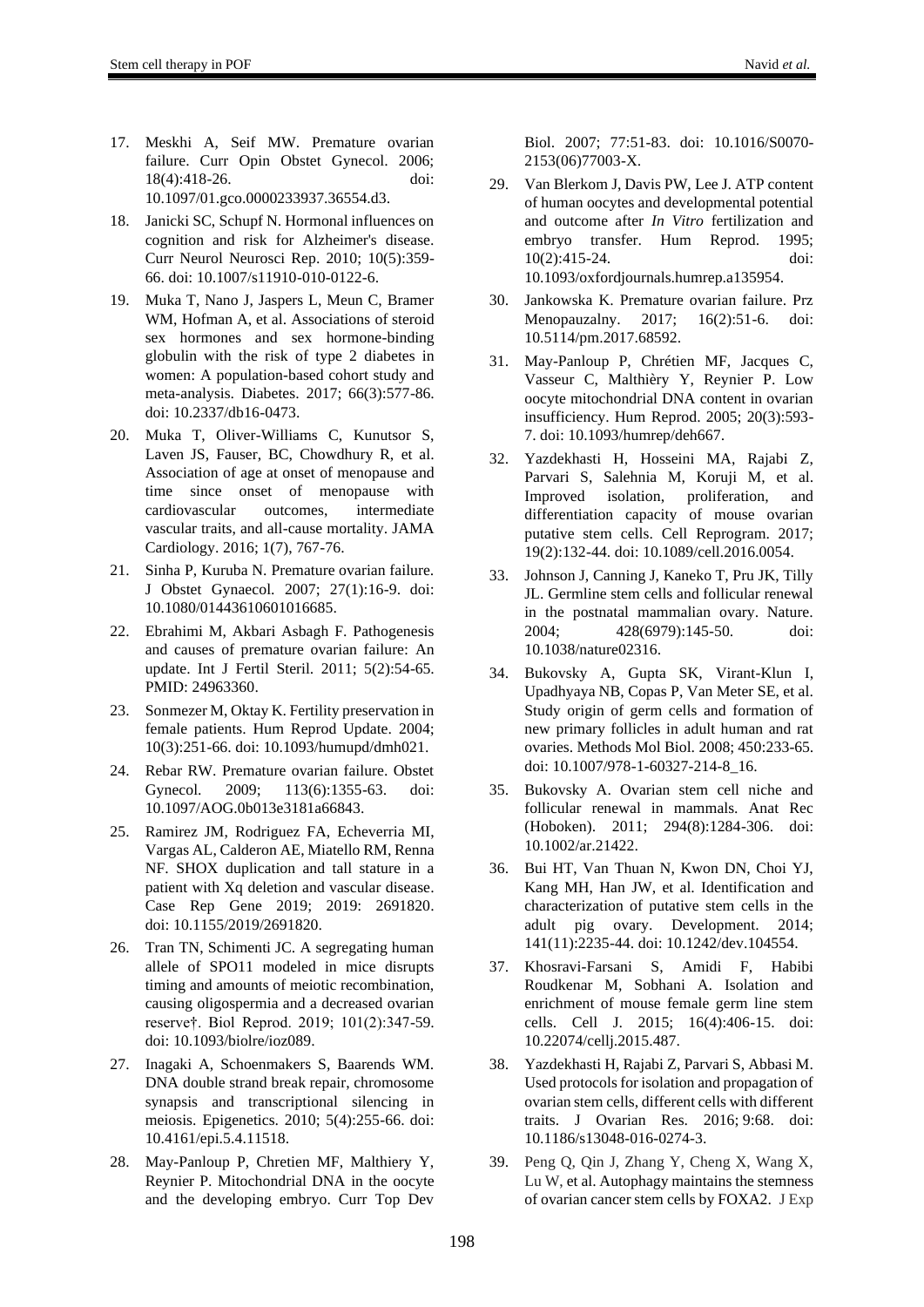- 40. Parte SC, Batra SK, Kakar SS. Characterization of stem cell and cancer stem cell populations in ovary and ovarian tumors. J Ovarian Res. 2018; 11(1):69. doi: 10.1186/s13048-018-0439-3.
- 41. Witt AE, Lee CW, Lee TI, Azzam DJ, Wang B, Caslini C, et al. Identification of a cancer stem cell-specific function for the histone deacetylases, HDAC1 and HDAC7, in breast and ovarian cancer. Oncogene. 2017; 36(12):1707-20. doi: 10.1038/onc.2016.337.
- 42. Kenda Suster N, Virant-Klun I. Presence and role of stem cells in ovarian cancer. World J Stem Cells. 2019; 11(7):383-97. doi: 10.4252/wjsc.v11.i7.383.
- 43. Ye H, Zheng T, Li W, Li X, Fu X, Huang Y, et al. Ovarian stem cell nests in reproduction and ovarian aging. Cell Physiol Biochem. 2017; 43(5):1917-25. doi: 10.1159/000484114.
- 44. Parte S, Virant-Klun I, Patankar M, Batra SK, Straughn A, Kakar SS. PTTG1: A unique regulator of stem/cancer stem cells in the ovary and ovarian cancer. Stem Cell Rev Rep. 2019; 15(6):866-79. doi: 10.1007/s12015-019- 09911-5.
- 45. Virant-Klun I, Skerl P, Novakovic S, Vrtacnik-Bokal E, Smrkolj S. Similar population of  $CD133 + and DDX4 + VSEL-like stem cells$ sorted from human embryonic stem cell, ovarian, and ovarian cancer ascites cell cultures: The real embryonic stem cells? Cells. 2019; 8(7):706. doi: 10.3390/cells8070706.
- 46. Kim WT, Ryu CJ. Cancer stem cell surface markers on normal stem cells. BMB Rep. 2017; 50(6):285-98. doi: 10.5483/bmbrep.2017.50.6.039.
- 47. Noory P, Navid S. Premature ovarian failure treatments: A review study with focus on stem cell therapy as pluripotent source for repairment in regenerative medicine. Austin Med Sci. 2018; 3(2):1027.
- 48. Noory P, Navid S, Zanganeh BM, Talebi A, Borhani-Haghighi M, Gholami K, et al. Human menstrual blood stem cell-derived granulosa cells participate in ovarian follicle formation in a rat model of premature ovarian failure *In Vivo*. Cell Reprogram. 2019; 21(5):249-59. doi: 10.1089/cell.2019.0020.
- 49. Manshadi MD, Navid S, Hoshino Y, Daneshi E, Noory P, Abbasi M. The effects of human menstrual blood stem cells-derived granulosa cells on ovarian follicle formation in a rat model of premature ovarian failure. Microsc

Res Tech. 2019; 82(6):635-42. doi: 10.1002/jemt.23120.

- 50. Sheikhansari G, Aghebati-Maleki L, Nouri M, Jadidi-Niaragh F, Yousefi M. Current approaches for the treatment of premature ovarian failure with stem cell therapy. Biomed Pharmacother. 2018; 102:254-62. doi: 10.1016/j.biopha.2018.03.056.
- 51. Gargett CE. Stem cells in gynaecology. Aust N Z J Obstet Gynaecol. 2004; 44(5):380-6. doi: 10.1111/j.1479-828X.2004.00290.x.
- 52. Lai D, Wang F, Dong Z, Zhang Q. Skinderived mesenchymal stem cells help restore function to ovaries in a premature ovarian failure mouse model. PLoS One. 2014; 9(5):98749. doi: 10.1371/journal.pone.0098749.

53. Liu T, Li Q, Wang S, Chen C, Zheng J. Transplantation of ovarian granulosa-like cells derived from human induced pluripotent stem cells for the treatment of murine premature ovarian failure. Mol Med Rep. 2016; 13(6):5053-8. doi: 10.3892/mmr.2016.5191.

- 54. He Y, Chen D, Yang L, Hou Q, Ma H, Xu X. The therapeutic potential of bone marrow mesenchymal stem cells in premature ovarian failure. Stem Cell Res Ther. 2018; 9(1):263. doi: 10.1186/s13287-018-1008-9.
- 55. Henningson CT Jr, Stanislaus MA, Gewirtz AM. Embryonic and adult stem cell therapy. J Allergy Clin Immunol. 2003; 111(2):745-53. doi: 10.1067/mai.2003.133.
- 56. Gargett CE. Identification and characterisation of human endometrial stem/progenitor cells. Aust N Z J Obstet Gynaecol. 2006; 46(3):250- 3. doi: 10.1111/j.1479-828X.2006.00582.x.
- 57. Woods DC, White YA, Niikura Y, Kiatpongsan S, Lee HJ, Tilly JL. Embryonic stem cell-derived granulosa cells participate in ovarian follicle formation *In Vitro* and in vivo. Reprod Sci. 2013; 20(5):524-35. doi: 10.1177/1933719113483017.
- 58. Liu T, Huang Y, Guo L, Cheng W, Zou G. CD44+/CD105+ human amniotic fluid mesenchymal stem cells survive and proliferate in the ovary long-term in a mouse model of chemotherapy-induced premature ovarian failure. Int J Med Sci. 2012; 9(7):592- 602. doi: 10.7150/ijms.4841.
- 59. Sun M, Wang S, Li Y, Yu L, Gu F, Wang C, et al. Adipose-derived stem cells improved mouse ovary function after chemotherapyinduced ovary failure. Stem Cell Res Ther. 2013; 4(4):80. doi: 10.1186/scrt231.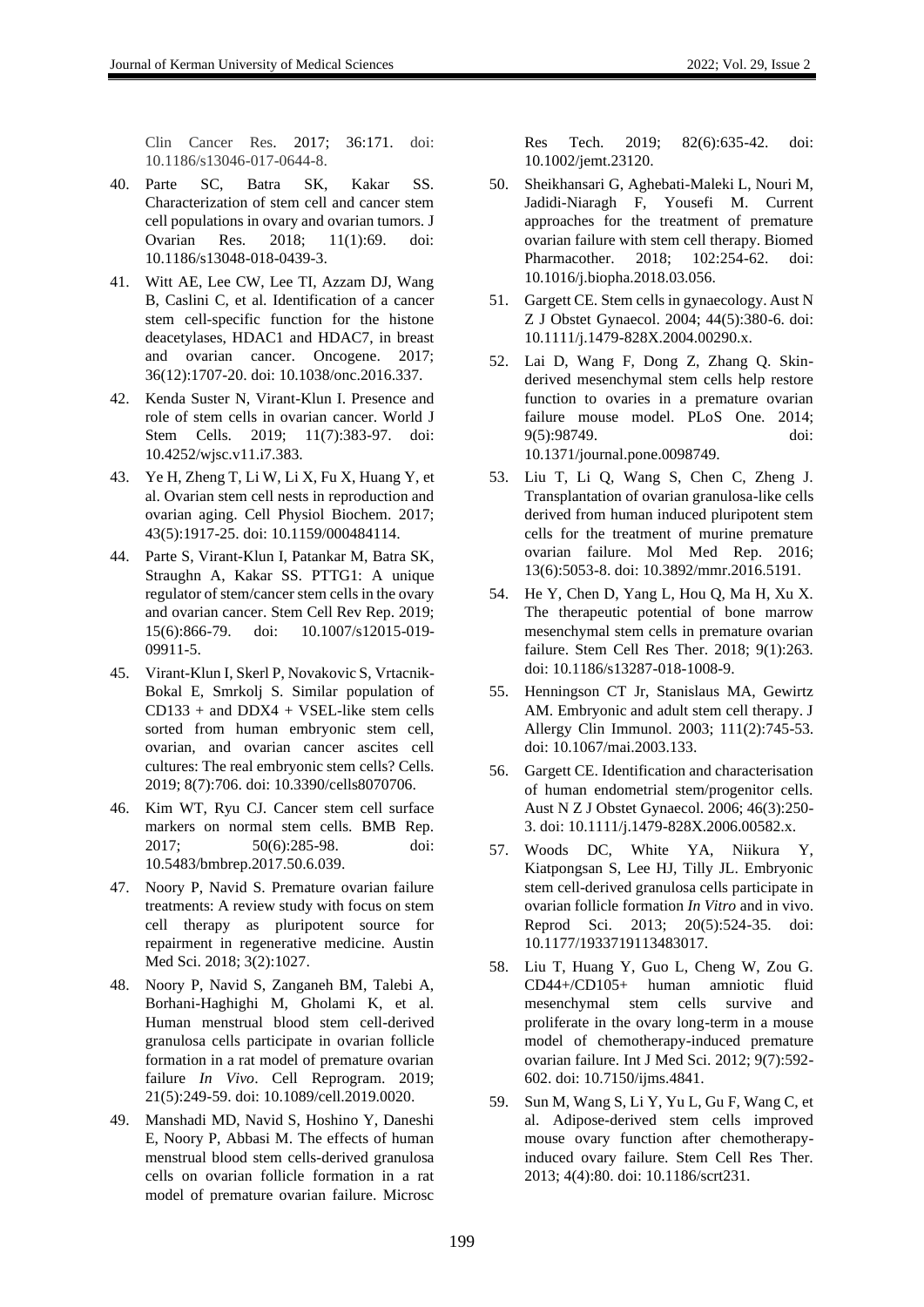- 60. Liu T, Huang Y, Zhang J, Qin W, Chi H, Chen J, et al. Transplantation of human menstrual blood stem cells to treat premature ovarian failure in mouse model. Stem Cells Dev. 2014; 23(13):1548-57. doi: 10.1089/scd.2013.0371.
- 61. Wang Z, Wang Y, Yang T, Li J, Yang X. Study of the reparative effects of menstrual-derived stem cells on premature ovarian failure in mice. Stem Cell Res Ther. 2017; 8(1):11. doi: 10.1186/s13287-016-0458-1.
- 62. Lai D, Wang F, Yao X, Zhang Q, Wu X, Xiang C. Human endometrial mesenchymal stem cells restore ovarian function through improving the renewal of germline stem cells in a mouse model of premature ovarian failure. J Transl Med. 2015; 13:155. doi: 10.1186/s12967-015-0516-y.
- 63. Kucia M, Reca R, Campbell FR, Zuba-Surma E, Majka M, Ratajczak J, et al. A population of very small embryonic-like (VSEL) CXCR4(+)  $SSEA-1(+)$  Oct-4+ stem cells identified in adult bone marrow. Leukemia. 2006; 20(5):857-69. doi: 10.1038/sj.leu.2404171.
- 64. Barry FP, Murphy JM. Mesenchymal stem cells: Clinical applications and biological characterization. Int J Biochem Cell Biol. 2004; 36(4):568-84. doi: 10.1016/j.biocel.2003.11.001.
- 65. Elfayomy AK, Almasry SM, El-Tarhouny SA, Eldomiaty MA. Human umbilical cord bloodmesenchymal stem cells transplantation renovates the ovarian surface epithelium in a rat model of premature ovarian failure: Possible direct and indirect effects. Tissue Cell. 2016; 48(4):370-82. doi: 10.1016/j.tice.2016.05.001.
- 66. Waller EK, Olweus J, Lund-Johansen F, Huang S, Nguyen M, Guo GR, Terstappen L. The "common stem cell" hypothesis reevaluated: Human fetal bone marrow contains separate populations of hematopoietic and stromal progenitors. Blood. 1995; 85(9):2422-35. PMID: 7537114.
- 67. Li J, Mao Q, He J, She H, Zhang Z, Yin C. Human umbilical cord mesenchymal stem cells improve the reserve function of perimenopausal ovary via a paracrine mechanism. Stem Cell Res Ther. 2017; 8(1):55. doi: 10.1186/s13287-017-0514-5.
- 68. Song D, Zhong Y, Qian C, Zou Q, Ou J, Shi Y, et al. Human umbilical cord mesenchymal stem cells therapy in cyclophosphamideinduced premature ovarian failure rat model. Biomed Res Int. 2016; 2016:2517514. doi: 10.1155/2016/2517514.
- 69. Chen X, Wang Q, Li X, Wang Q, Xie J, Fu X. Heat shock pretreatment of mesenchymal stem cells for inhibiting the apoptosis of ovarian granulosa cells enhanced the repair effect on chemotherapy-induced premature ovarian failure. Stem Cell Res Ther. 2018; 9(1):240. doi: 10.1186/s13287-018-0964-4.
- 70. Zhang H, Luo Q, Lu X, Yin N, Zhou D, Zhang L, et al. Effects of hPMSCs on granulosa cell apoptosis and AMH expression and their role in the restoration of ovary function in premature ovarian failure mice. Stem Cell Res Ther. 2018; 9(1):20. doi: 10.1186/s13287-017- 0745-5.
- 71. Wang Z, Wei Q, Wang H, Han L, Dai H, Qian X, et al. Mesenchymal stem cell therapy using human umbilical cord in a rat model of autoimmune-induced premature ovarian failure. Stem Cells Int. 2020; 2020:3249495. doi: 10.1155/2020/3249495.
- 72. Lu X, Cui J, Cui L, Luo Q, Cao Q, Yuan W, et al. The effects of human umbilical cordderived mesenchymal stem cell transplantation on endometrial receptivity are associated with Th1/Th2 balance change and uNK cell expression of uterine in autoimmune premature ovarian failure mice. Stem Cell Res Ther. 2019; 10(1):214. doi: 10.1186/s13287- 019-1313-y.
- 73. Badawy A, Sobh MA, Ahdy M, Abdelhafez MS. Bone marrow mesenchymal stem cell repair of cyclophosphamide-induced ovarian insufficiency in a mouse model. Int J Womens Health. 2017; 9:441-7. doi: 10.2147/IJWH.S134074.
- 74. Xiao GY, Cheng CC, Chiang YS, Cheng WT, Liu IH, Wu SC. Exosomal miR-10a derived from amniotic fluid stem cells preserves ovarian follicles after chemotherapy. Sci Rep. 2016; 6:23120. doi: 10.1038/srep23120.
- 75. Li J, Yu Q, Huang H, Deng W, Cao X, Adu-Frimpong M, et al. Human chorionic platederived mesenchymal stem cells transplantation restores ovarian function in a chemotherapy-induced mouse model of premature ovarian failure. Stem Cell Res Ther. 2018; 9(1):81. doi: 10.1186/s13287-018-0819 z.
- 76. Li H, Zhao W, Wang L, Luo Q, Yin N, Lu X, et al. Human placenta-derived mesenchymal stem cells inhibit apoptosis of granulosa cells induced by IRE1 $\alpha$  pathway in autoimmune POF mice. Cell Biol Int. 2019; 43(8):899-909. doi: 10.1002/cbin.11165.
- 77. Yin N, Zhao W, Luo Q, Yuan W, Luan X, Zhang H. Restoring ovarian function with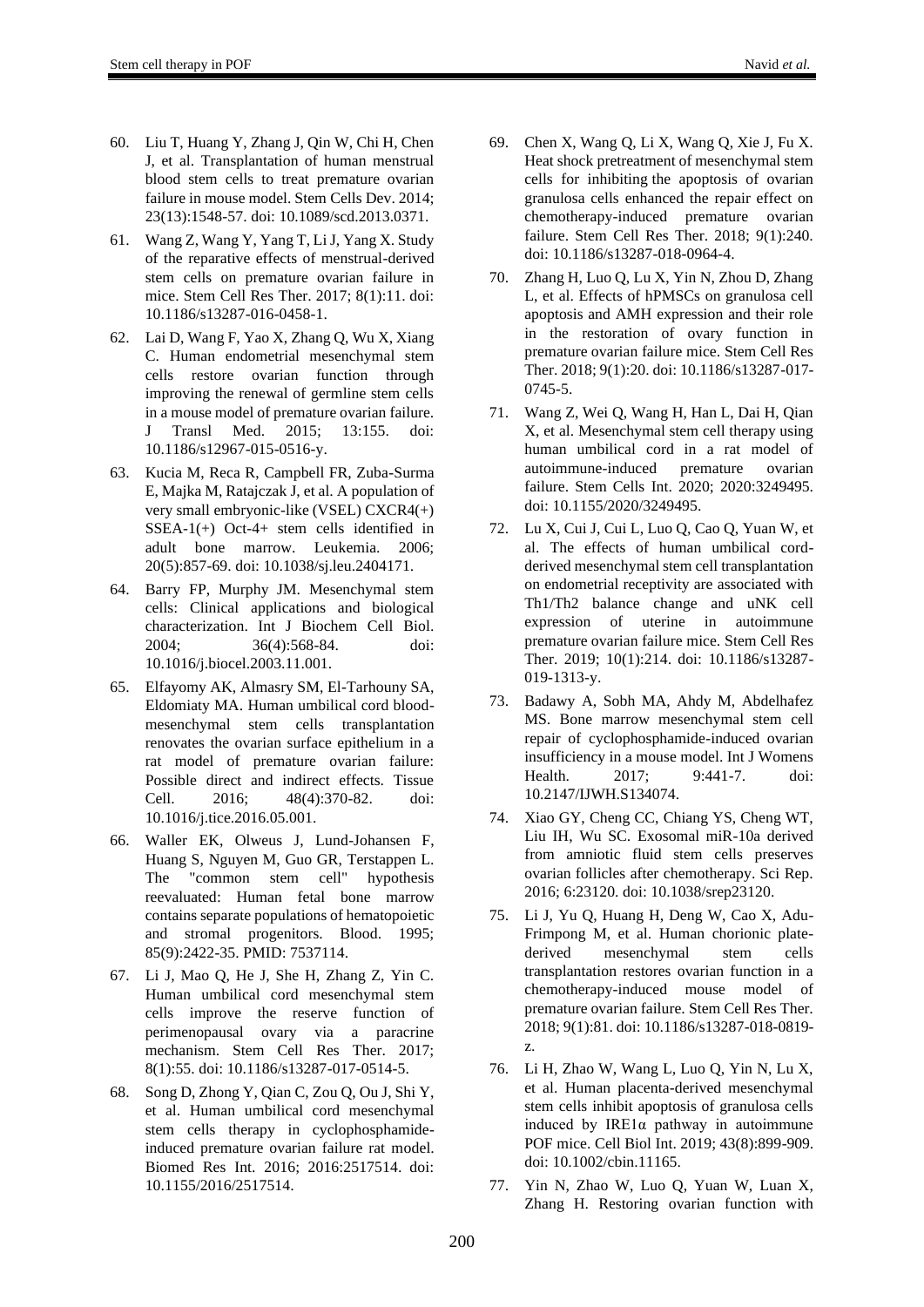human placenta-derived mesenchymal stem cells in autoimmune-induced premature ovarian failure mice mediated by treg cells and associated cytokines. Reprod Sci. 2018; 25(7):1073-82. doi: 10.1177/1933719117732156.

- 78. Jung D, Xiong J, Ye M, Qin X, Li L, Cheng S, et al. *In vitro* differentiation of human embryonic stem cells into ovarian follicle-like cells. Nat Commun. 2017; 8:15680. doi: 10.1038/ncomms15680.
- 79. Lai D, Guo Y, Zhang Q, Chen Y, Xiang C. Differentiation of human menstrual bloodderived endometrial mesenchymal stem cells into oocyte-like cells. Acta Biochim Biophys Sin (Shanghai). 2016; 48(11):998-1005. doi: 10.1093/abbs/gmw090.
- 80. Hu X, Lu H, Cao S, Deng YL, Li QJ, Wan Q, et al. Stem cells derived from human firsttrimester umbilical cord have the potential to differentiate into oocyte-like cells *In Vitro*. Int J Mol Med. 2015; 35(5):1219-29. doi: 10.3892/ijmm.2015.2132.
- 81. Yu X, Wang N, Qiang R, Wan Q, Qin M, Chen S, et al. Human amniotic fluid stem cells possess the potential to differentiate into primordial follicle oocytes *In Vitro*. Biol Reprod. 2014; 90(4):73. doi: 10.1095/biolreprod.113.112920.
- 82. Qiu P, Bai Y, Pan S, Li W, Liu W, Hua J. Gender depended potentiality of differentiation of human umbilical cord mesenchymal stem cells into oocyte-Like cells *In Vitro*. Cell Biochem Funct. 2013; 31(5):365-73. doi: 10.1002/cbf.2981.
- 83. Sun R, Sun YC, Ge W, Tan H, Cheng SF, Yin S, et al. The crucial role of Activin A on the formation of primordial germ cell-like cells from skin-derived stem cells *In Vitro*. Cell Cycle. 2015; 14(19):3016-29. doi: 10.1080/15384101.2015.1078031.
- 84. de Souza GB, Costa J, da Cunha EV, Passos J, Ribeiro RP, Saraiva M, et al. Bovine ovarian stem cells differentiate into germ cells and oocyte-like structures after culture *In Vitro*. Reprod Domest Anim. 2017; 52(2):243-50. doi: 10.1111/rda.12886.
- 85. Lee YM, Kim TH, Lee JH, Lee WJ, Jeon RH, Jang SJ, et al. Overexpression of Oct4 in porcine ovarian stem/stromal cells enhances differentiation of oocyte-like cells *In Vitro* and ovarian follicular formation in vivo. J Ovarian Res. 2016; 9:24. doi: 10.1186/s13048-016- 0233-z.
- 86. Asgari HR, Akbari M, Abbasi M, Ai J, Korouji M, Aliakbari F, et al. Human Wharton's jelly-

derived mesenchymal stem cells express oocyte developmental genes during co-culture with placental cells. Iran J Basic Med Sci. 2015; 18(1):22-9. PMID: 25810872.

- 87. Ge W, Ma HG, Cheng SF, Sun YC, Sun LL, Sun X, et al. Differentiation of early germ cells from human skin-derived stem cells without exogenous gene integration. Sci Rep. 2015; 5:13822. doi: 10.1038/srep13822.
- 88. Dyce PW, Wen L, Li J. *In Vitro* germline potential of stem cells derived from fetal porcine skin. Nat Cell Biol. 2006; 8(4):384-90. doi: 10.1038/ncb1388.
- 89. Dyce PW, Shen W, Huynh E, Shao H, Villagomez DA, Kidder GM, et al. Analysis of oocyte-like cells differentiated from porcine fetal skin-derived stem cells. Stem Cells Dev. 2011; 20(5):809-19. doi: 10.1089/scd.2010.0395.
- 90. Costa JJDN, de Souza GB, Bernardo JMP, Ribeiro RP, Passos JRS, Bezerra FTG, et al. Expression of markers for germ cells and oocytes in cow dermal fibroblast treated with 5-azacytidine and cultured in differentiation medium containing BMP2, BMP4 or follicular fluid. Zygote. 2017; 25(3):341-57. doi: 10.1017/S0967199417000211.
- 91. Bahmanpour S, Zarei Fard N, Talaei-Khozani T, Hosseini A, Esmaeilpour T. Effect of BMP4 preceded by retinoic acid and co-culturing ovarian somatic cells on differentiation of mouse embryonic stem cells into oocyte-like cells. Dev Growth Differ. 2015; 57(5):378-88. doi: 10.1111/dgd.12217.
- 92. Sun B, Ma Y, Wang F, Hu L, Sun Y. miR-644- 5p carried by bone mesenchymal stem cellderived exosomes targets regulation of p53 to inhibit ovarian granulosa cell apoptosis. Stem Cell Res Ther. 2019; 10:360. doi: 10.1186/s13287-019-1442-3.
- 93. Zhang Q, Sun J, Huang Y, Bu S, Guo Y, Gu T, et al. Human amniotic epithelial cell-derived exosomes restore ovarian function by transferring micrornas against apoptosis. Mol Ther Nucleic Acids. 2019; 16:407-18. doi: 10.1016/j.omtn.2019.03.008.
- 94. Yang M, Lin L, Sha C, Li T, Zhao D, Wei H, et al. Bone marrow mesenchymal stem cellderived exosomal miR-144-5p improves rat ovarian function after chemotherapy-induced ovarian failure by targeting PTEN. Lab Invest. 2020; 100(3):342-52. doi: 10.1038/s41374- 019-0321-y.
- 95. Navid S, Abbasi M, Hoshino Y. The effects of melatonin on colonization of neonate spermatogonial mouse stem cells in a three-